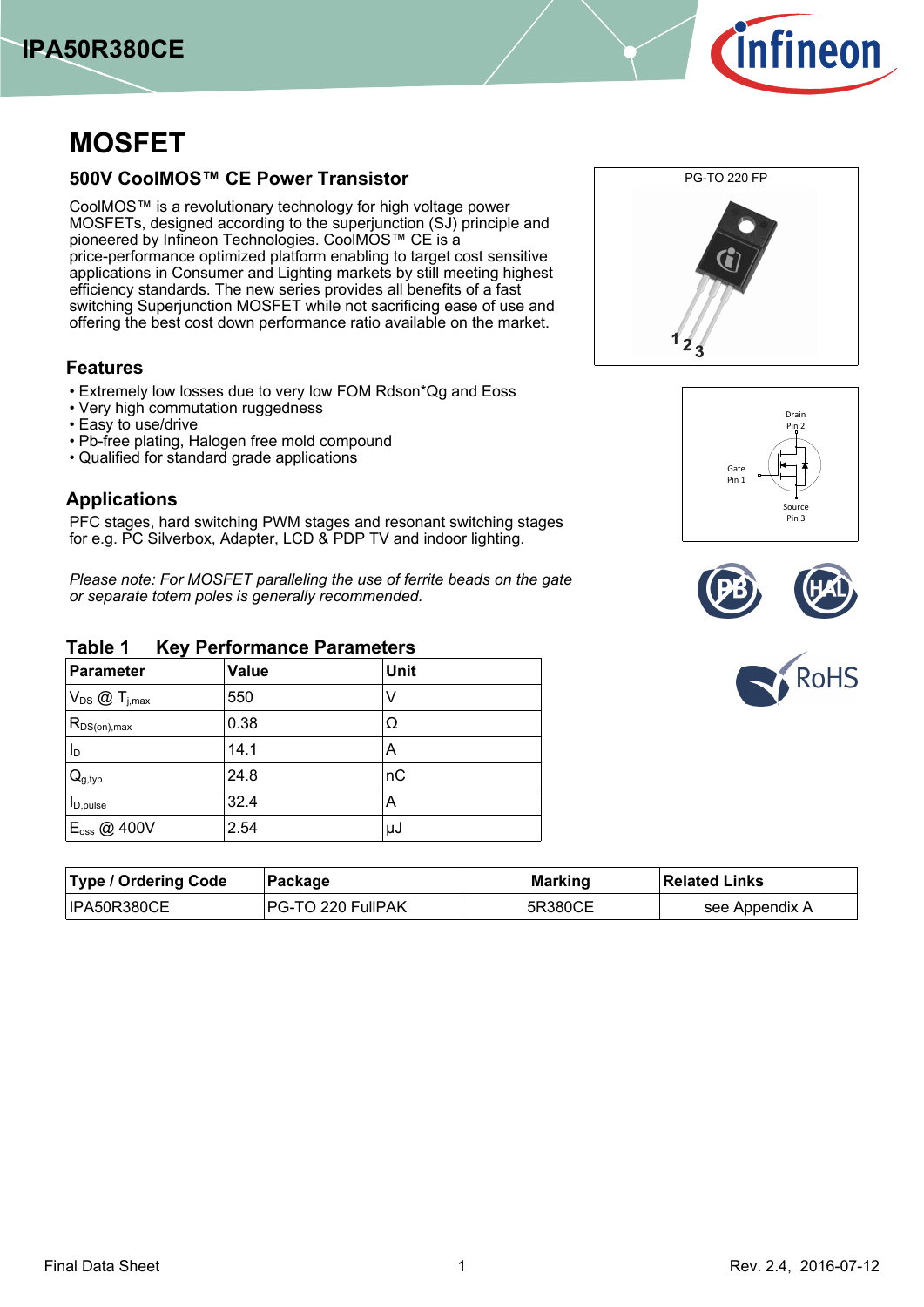

# **Table of Contents**

| Maximum ratings (and all contacts and all contacts and all contacts are set of the set of the set of the set of the set of the set of the set of the set of the set of the set of the set of the set of the set of the set of |
|-------------------------------------------------------------------------------------------------------------------------------------------------------------------------------------------------------------------------------|
|                                                                                                                                                                                                                               |
|                                                                                                                                                                                                                               |
|                                                                                                                                                                                                                               |
|                                                                                                                                                                                                                               |
|                                                                                                                                                                                                                               |
|                                                                                                                                                                                                                               |
|                                                                                                                                                                                                                               |
|                                                                                                                                                                                                                               |
|                                                                                                                                                                                                                               |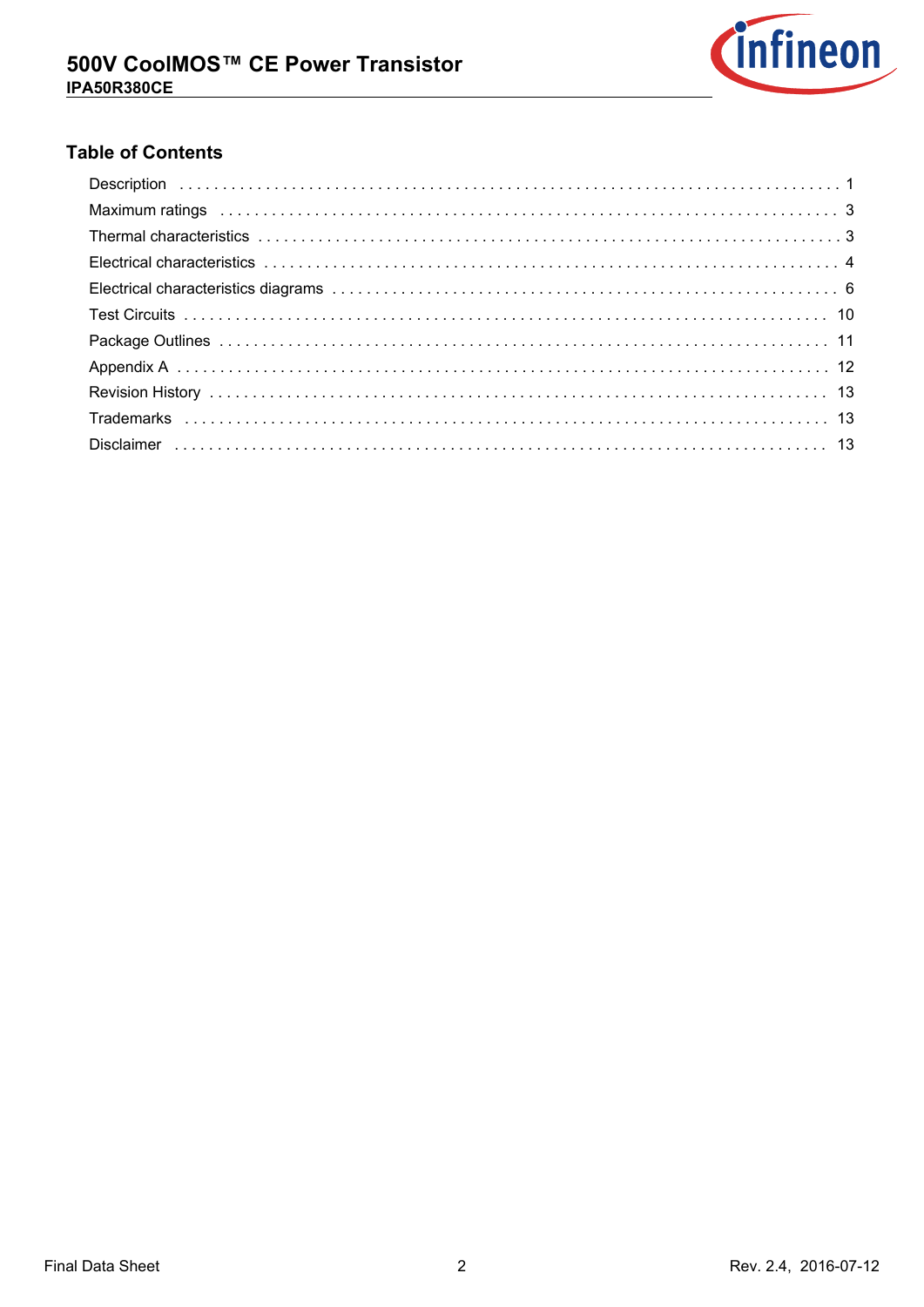

# **1-----Maximum-ratings**

at  $T_{\rm j}$  = 25°C, unless otherwise specified

## **Table-2-----Maximum-ratings**

| <b>Parameter</b>                                          |                             |                | <b>Values</b> |             | Unit           |                                                   |
|-----------------------------------------------------------|-----------------------------|----------------|---------------|-------------|----------------|---------------------------------------------------|
|                                                           | Symbol                      | Min.           | Typ.          | Max.        |                | ∣Note / Test Condition                            |
| Continuous drain current <sup>1)</sup>                    | $I_{\text{D}}$              |                |               | 14.1<br>8.9 | A              | $T_c = 25^{\circ}$ C<br>$T_c = 100^{\circ}C$      |
| Pulsed drain current <sup>2)</sup>                        | $I_{D,pulse}$               |                |               | 32.4        | A              | $T_c = 25^{\circ}C$                               |
| Avalanche energy, single pulse                            | $E_{AS}$                    |                |               | 173         | mJ             | $I_D = 4A$ ; $V_{DD} = 50V$                       |
| Avalanche energy, repetitive                              | $E_{AR}$                    |                |               | 0.26        | mJ             | $I_D = 4A$ ; $V_{DD} = 50V$                       |
| Avalanche current, repetitive                             | $I_{AR}$                    |                |               | 4.0         | $\mathsf{A}$   |                                                   |
| MOSFET dv/dt ruggedness                                   | dv/dt                       |                |               | 50          | V/ns           | $V_{DS} = 0400V$                                  |
| Gate source voltage                                       | $V_{\rm GS}$                | $-20$<br>$-30$ |               | 20<br>30    | V              | static;<br>AC $(f>1 Hz)$                          |
| Power disspiation (FullPAK)                               | $P_{\text{tot}}$            |                |               | 29.2        | W              | $T_c = 25^{\circ}C$                               |
| Operating and storage temperature                         | $T_{\rm j}$ , $T_{\rm stg}$ | -40            |               | 150         | $^{\circ}C$    |                                                   |
| Mounting torque                                           |                             |                |               | 50          | Ncm            | M <sub>2.5</sub> screws                           |
| Continuous diode forward current                          | $I_{\rm S}$                 |                |               | 5.4         | A              | $T_c = 25^{\circ}C$                               |
| Diode pulse current <sup>2)</sup>                         | $I_{\text{S,pulse}}$        |                |               | 32.4        | $\overline{A}$ | $T_c = 25^{\circ}$ C                              |
| Reverse diode dv/dt <sup>3)</sup>                         | dv/dt                       |                |               | 15          | V/ns           | $V_{DS}$ =0400V, $I_{SD}$ <= $I_S$ , $T_j$ =25°C  |
| Maximum diode commutation speed <sup>3)</sup>             | di <sub>f</sub> /dt         |                |               | 500         | $A/\mu s$      | $V_{DS}$ =0400V, $I_{SD}$ <= $I_S$ , $T_I$ = 25°C |
| Insulation withstand voltage for TO-220<br><b>FullPAK</b> | V <sub>ISO</sub>            |                |               | 2500        | V              | $V_{\text{rms}}$ , $T_{\text{C}}$ =25°C, t=1min   |

### **2--Thermal-characteristics**

#### **Table-3-----Thermal-characteristics-TO220-Full-PAK**

| <b>Parameter</b>                                              |                            |            | <b>Values</b>            |      | Unit          | <b>Note / Test Condition</b>        |
|---------------------------------------------------------------|----------------------------|------------|--------------------------|------|---------------|-------------------------------------|
|                                                               | Symbol                     | <b>Min</b> | Typ.                     | Max. |               |                                     |
| Thermal resistance, junction - case                           | $R_{th,IC}$                |            | -                        | 4.28 |               |                                     |
| Thermal resistance, junction - ambient $ R_{thJA} $           |                            |            | $\overline{\phantom{0}}$ | 80   | $\degree$ C/W | <b>leaded</b>                       |
| Soldering temperature, wavesoldering<br>only allowed at leads | $^{\prime}$ $T_{\rm sold}$ |            | $\overline{\phantom{0}}$ | 260  | $^{\circ}C$   | 1.6mm (0.063 in.) from case for 10s |

- <sup>1)</sup> Limited by T<sub>j max</sub> <150°C, Maximum Duty Cycle D = 0.5, TO220 equivalent
- <sup>2)</sup> Pulse width  $t_p$  limited by  $T_{j,\text{max}}$
- <sup>3)</sup>  $V_{\text{DClink}}$ =400V;  $V_{\text{DS,peak}}$ < $V_{\text{(BR)DSS}}$ ; identical low side and high side switch with identical  $R_{\text{G}}$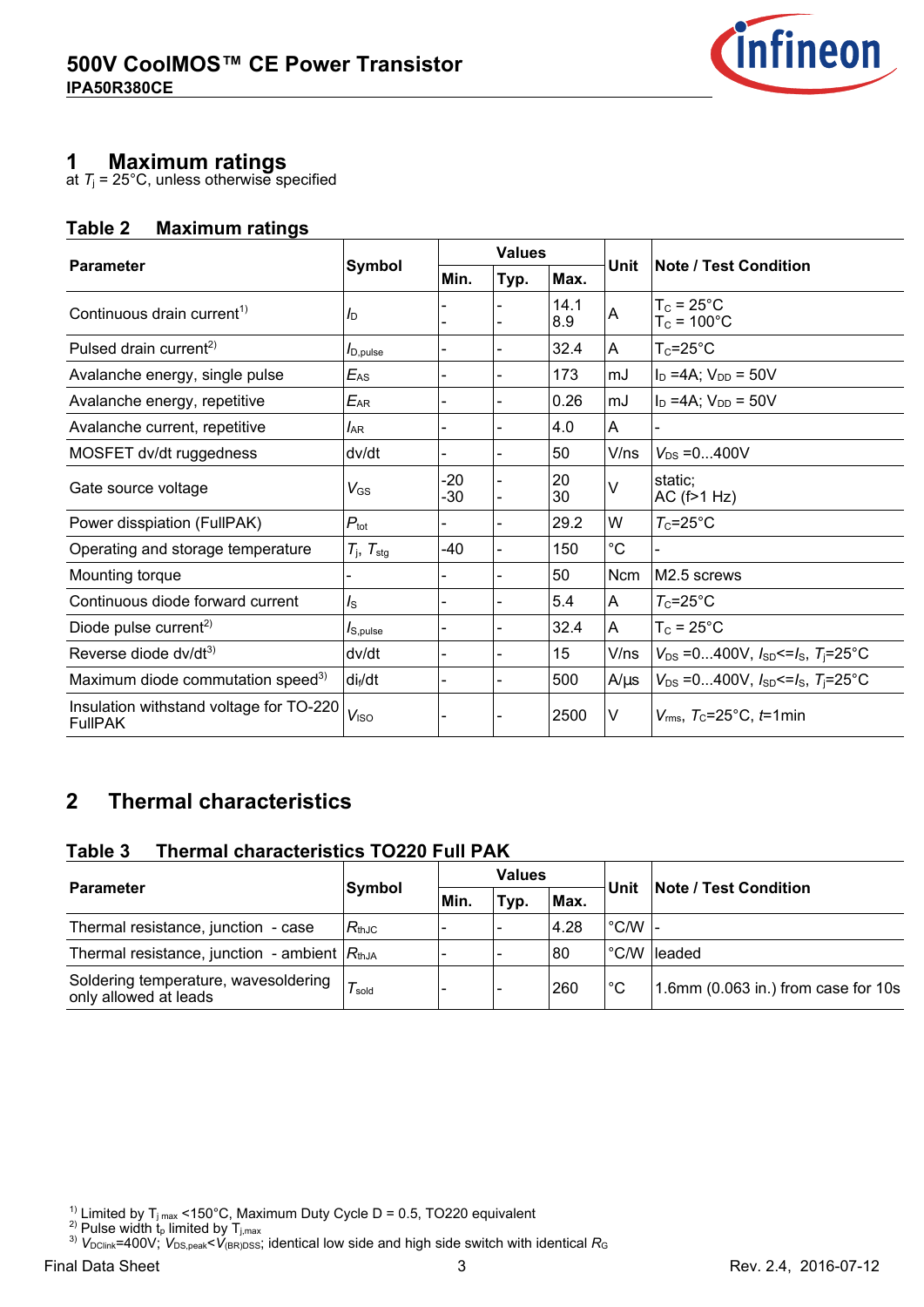

### **3--Electrical-characteristics**

#### **Table-4-----Static-characteristics**

| <b>Parameter</b>                 |                         |      | <b>Values</b> |      |          |                                                                                                                                       |
|----------------------------------|-------------------------|------|---------------|------|----------|---------------------------------------------------------------------------------------------------------------------------------------|
|                                  | <b>Symbol</b>           | Min. | Typ.          | Max. | Unit     | <b>Note / Test Condition</b>                                                                                                          |
| Drain-source breakdown voltage   | $V_{(BR)DSS}$           | 500  |               |      |          | $V_{GS}$ =0V, $I_D$ =1mA                                                                                                              |
| Gate threshold voltage           | $V_{(GS)th}$            | 2.50 | 3             | 3.50 | ν        | $V_{DS} = V_{GS}$ , $I_D = 0.26 \text{mA}$                                                                                            |
| Zero gate voltage drain current  | <i>l</i> <sub>DSS</sub> |      | 10            |      | μA       | $V_{DS}$ =500V, $V_{GS}$ =0V, $T_{i}$ =25°C<br>$V_{DS} = 500V$ , $V_{GS} = 0V$ , $T_1 = 150^{\circ}C$                                 |
| Gate-source leakage curent       | <i>I</i> GSS            |      |               | 100  | nA       | $V_{GS}$ =20V, $V_{DS}$ =0V                                                                                                           |
| Drain-source on-state resistance | $R_{DS(on)}$            |      | 0.34<br>0.89  | 0.38 | $\Omega$ | $V_{\text{GS}}$ =13V, $I_{\text{D}}$ =3.2A, $T_{\text{I}}$ =25°C<br>$V_{\text{GS}}$ =13V, $I_{\text{D}}$ =3.2A, $T_{\text{I}}$ =150°C |
| Gate resistance                  | $R_{\rm G}$             |      | 3             |      | $\Omega$ | $f=1$ MHz, open drain                                                                                                                 |

#### **Table-5---Dynamic-characteristics**

|                                                               |                     | <b>Values</b> |      |                          |      |                                                                                                 |
|---------------------------------------------------------------|---------------------|---------------|------|--------------------------|------|-------------------------------------------------------------------------------------------------|
| <b>Parameter</b>                                              | <b>Symbol</b>       | Min.          | Typ. | Max.                     | Unit | <b>Note / Test Condition</b>                                                                    |
| Input capacitance                                             | $C_{iss}$           |               | 584  |                          | pF   | $V_{\text{GS}}$ =0V, $V_{\text{DS}}$ =100V, $\text{f}$ =1MHz                                    |
| Output capacitance                                            | $C_{\rm oss}$       |               | 40   |                          | pF   | $V_{\text{GS}}$ =0V, $V_{\text{DS}}$ =100V, $f$ =1MHz                                           |
| Effective output capacitance, energy<br>related <sup>1)</sup> | $C_{o(er)}$         |               | 32   |                          | pF   | $V_{GS}$ =0V. $V_{DS}$ =0400V                                                                   |
| Effective output capacitance, time<br>related $^{2)}$         | $C_{o(tr)}$         |               | 133  | $\overline{\phantom{0}}$ | pF   | $I_D$ =constant, $V_{GS}$ =0V, $V_{DS}$ =0400V                                                  |
| Turn-on delay time                                            | $t_{d(on)}$         |               | 7.2  |                          | ns   | $V_{DD}$ =400V, $V_{GS}$ =13V, $I_D$ =3.9A,<br>$R_{\rm G}$ =3.4 $\Omega$                        |
| Rise time                                                     | $t_{\rm r}$         |               | 5.6  | $\blacksquare$           | ns   | $V_{DD}$ =400V, $V_{GS}$ =13V, $I_D$ =3.9A,<br>$R_0 = 3.4 \Omega$                               |
| Turn-off delay time                                           | $t_{\text{d(off)}}$ |               | 35   |                          | ns   | $V_{\text{DD}}$ =400V. $V_{\text{GS}}$ =13V. $I_{\text{D}}$ =3.9A.<br>$R_{\rm G}$ =3.4 $\Omega$ |
| Fall time                                                     | $t_{\rm f}$         |               | 8.6  | $\blacksquare$           | ns   | $V_{DD}$ =400V, $V_{GS}$ =13V, $I_D$ =3.9A,<br>$R_{\rm G}$ =3.4 $\Omega$                        |

#### **Table-6---Gate-charge-characteristics**

| <b>Parameter</b>      | Symbol               |      | <b>Values</b> |                          | <b>Unit</b> | <b>Note / Test Condition</b>                    |
|-----------------------|----------------------|------|---------------|--------------------------|-------------|-------------------------------------------------|
|                       |                      | Min. | Typ.          | Max.                     |             |                                                 |
| Gate to source charge | $Q_{gs}$             |      | 3.1           |                          | ∣nC         | $V_{DD}$ =400V, $I_D$ =3.9A, $V_{GS}$ =0 to 10V |
| Gate to drain charge  | $Q_{gd}$             |      | 13.1          | $\overline{\phantom{a}}$ | nC          | $V_{DD}$ =400V, $I_D$ =3.9A, $V_{GS}$ =0 to 10V |
| Gate charge total     | $Q_{q}$              |      | 24.8          | $\overline{\phantom{a}}$ | nC          | $V_{DD}$ =400V, $I_D$ =3.9A, $V_{GS}$ =0 to 10V |
| Gate plateau voltage  | $V_{\text{plateau}}$ |      | 5.3           |                          | ν           | $V_{DD}$ =400V, $I_D$ =3.9A, $V_{GS}$ =0 to 10V |

<sup>1)</sup>  $C_{o(\text{er})}$  is a fixed capacitance that gives the same stored energy as  $C_{\text{oss}}$  while  $V_{\text{DS}}$  is rising from 0 to 400V

<sup>2)</sup>  $C_{\text{o(tr)}}$  is a fixed capacitance that gives the same charging time as  $C_{\text{oss}}$  while  $V_{\text{DS}}$  is rising from 0 to 400V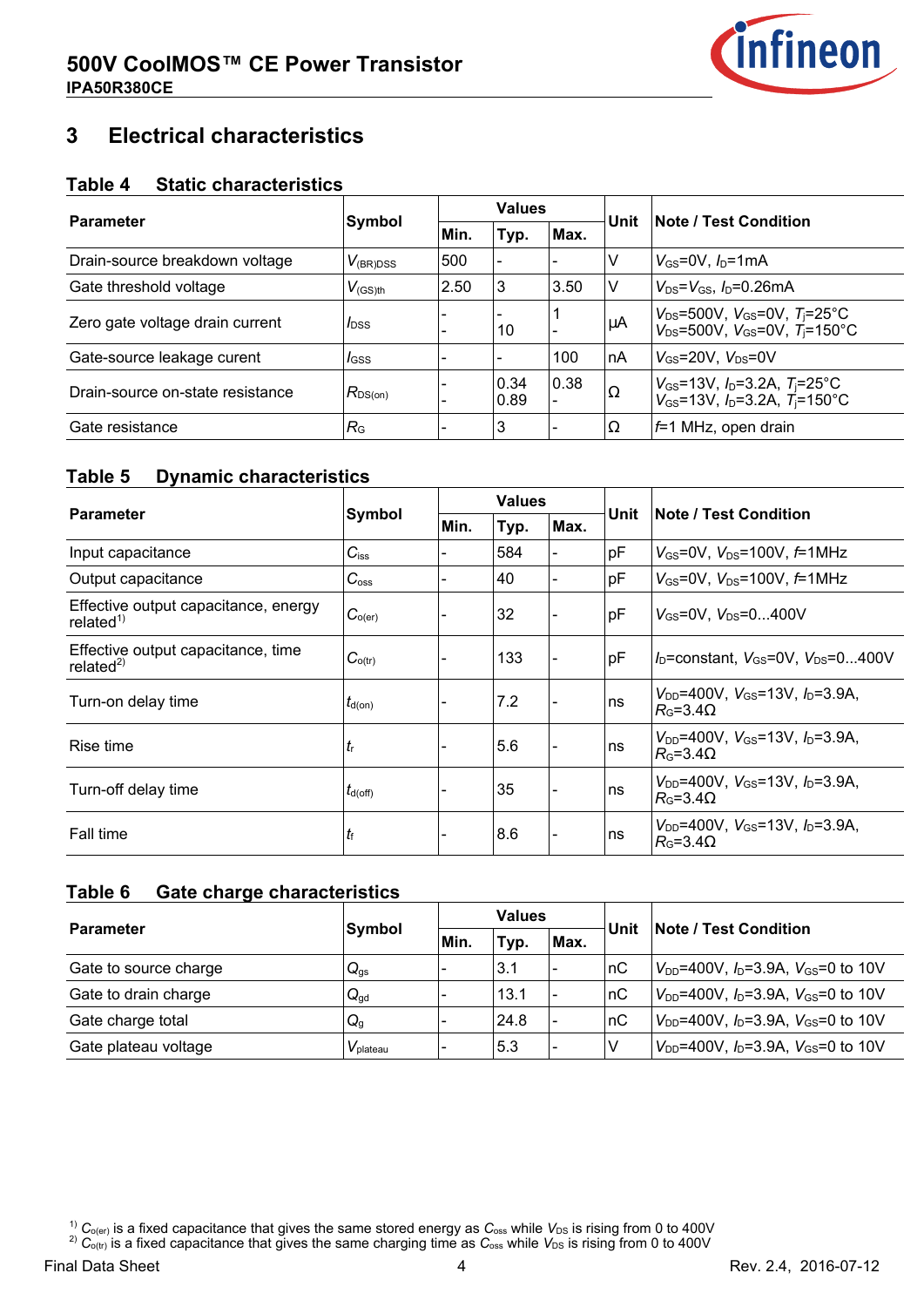

## **Table-7-----Reverse-diode-characteristics**

| <b>Parameter</b>              | Symbol                 |      | <b>Values</b> |                          | Unit | <b>Note / Test Condition</b>                  |
|-------------------------------|------------------------|------|---------------|--------------------------|------|-----------------------------------------------|
|                               |                        | Min. | Typ.          | Max.                     |      |                                               |
| Diode forward voltage         | $V_{\rm SD}$           |      | 0.85          | $\overline{\phantom{a}}$ |      | $V_{GS}$ =0V, $I_F$ =3.9A, $T_I$ =25°C        |
| Reverse recovery time         | $I_{rr}$               |      | 207           |                          | ∣ns  | $V_R$ =400V, $I_F$ =3.9A, d $i_F$ /dt=100A/µs |
| Reverse recovery charge       | $Q_{rr}$               |      | 1.7           |                          | μC   | $V_R$ =400V, $I_F$ =3.9A, d $I_F$ /dt=100A/µs |
| Peak reverse recovery current | <i>I</i> <sub>rm</sub> |      | 15.5          | $\overline{\phantom{0}}$ | A    | $V_R$ =400V, $I_F$ =3.9A, d $I_F$ /dt=100A/µs |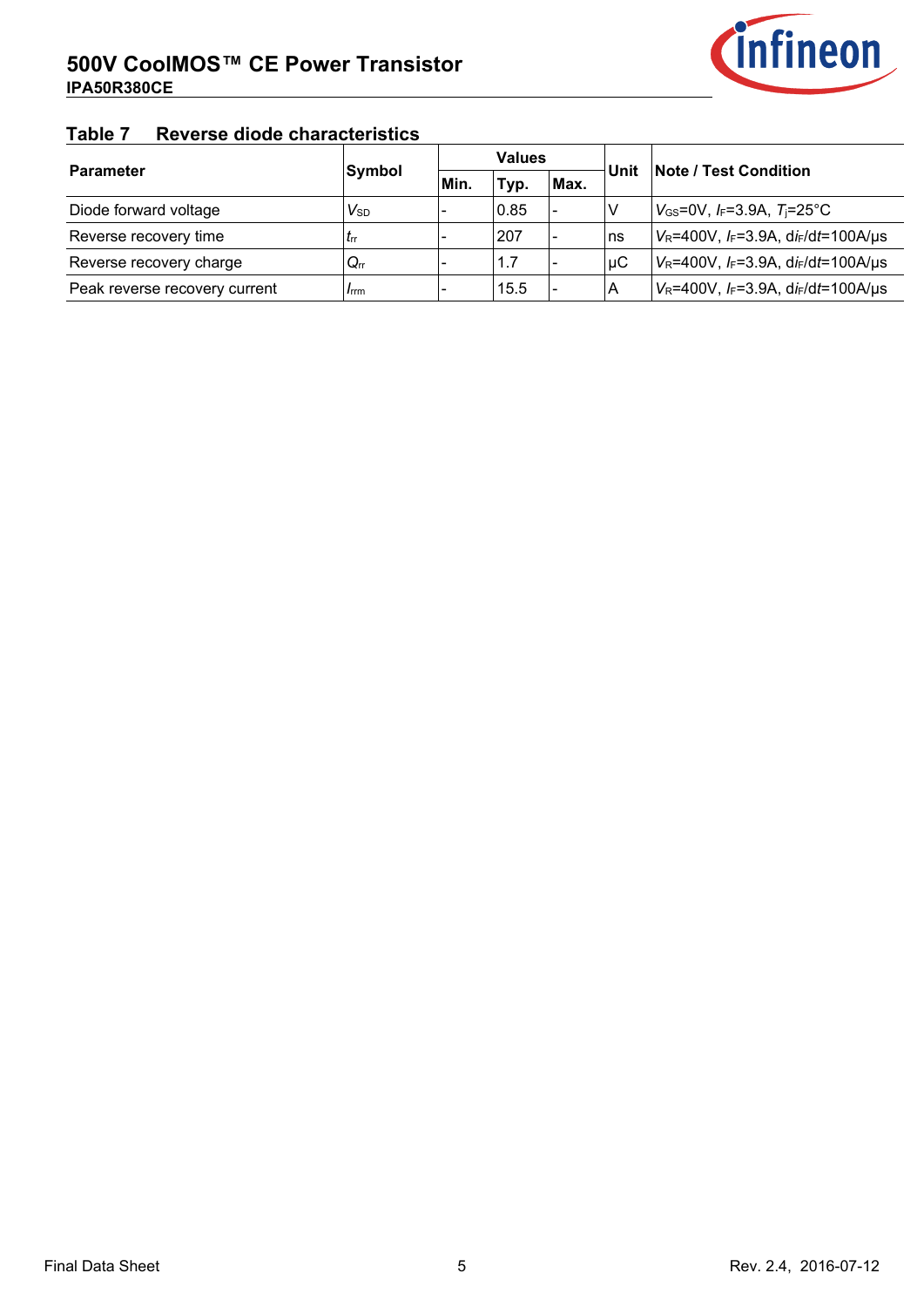

### **4--Electrical-characteristics-diagrams**



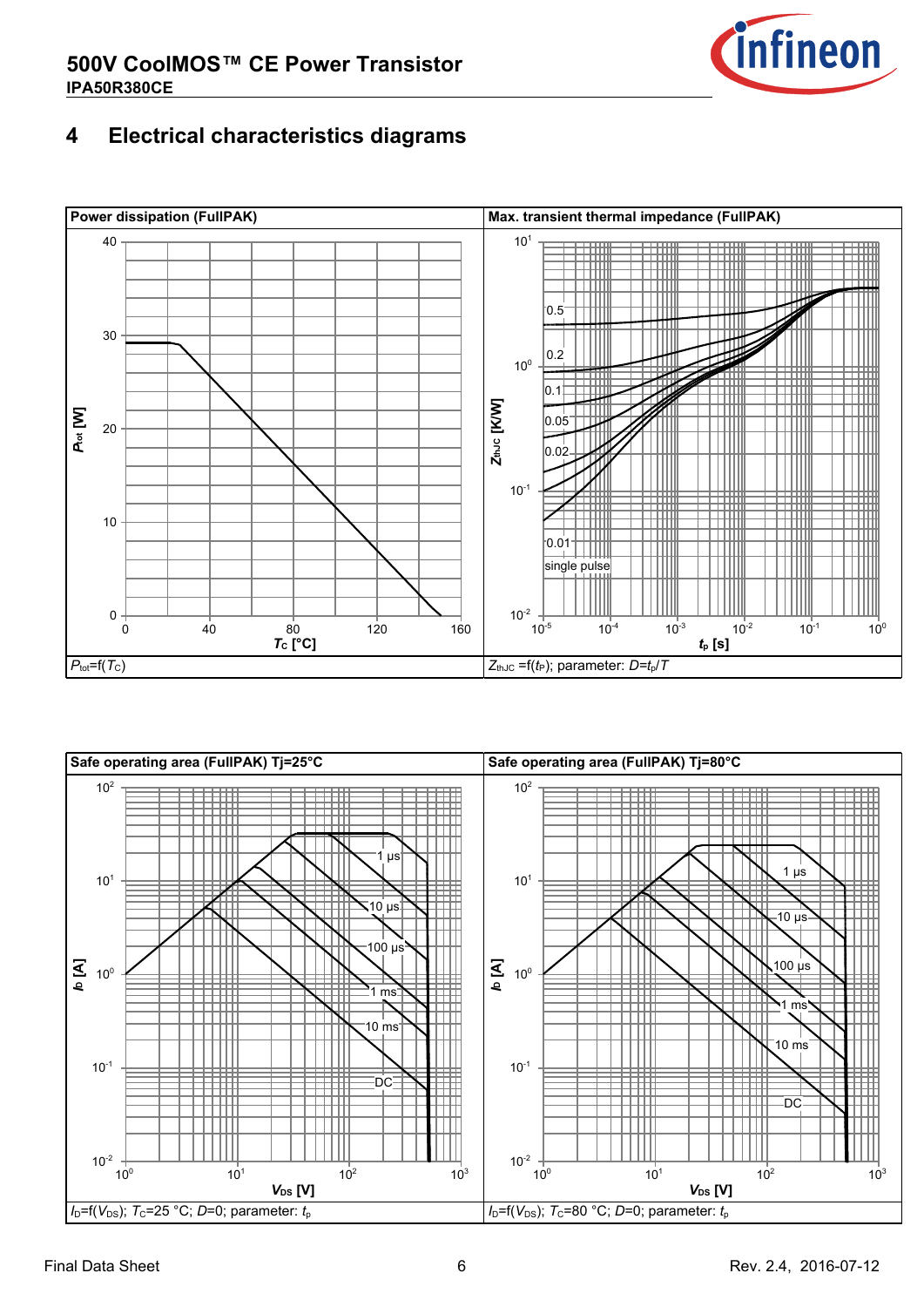



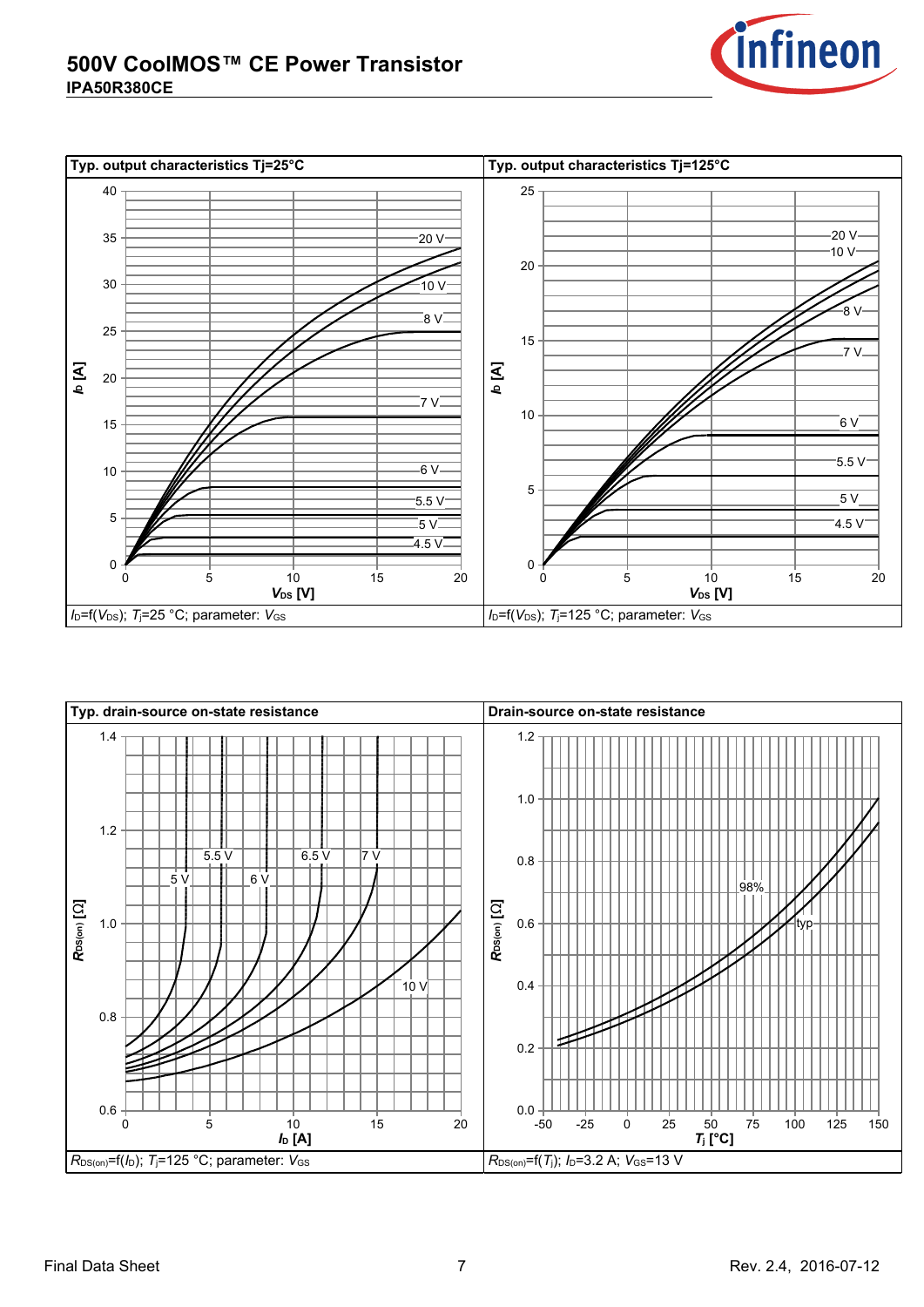



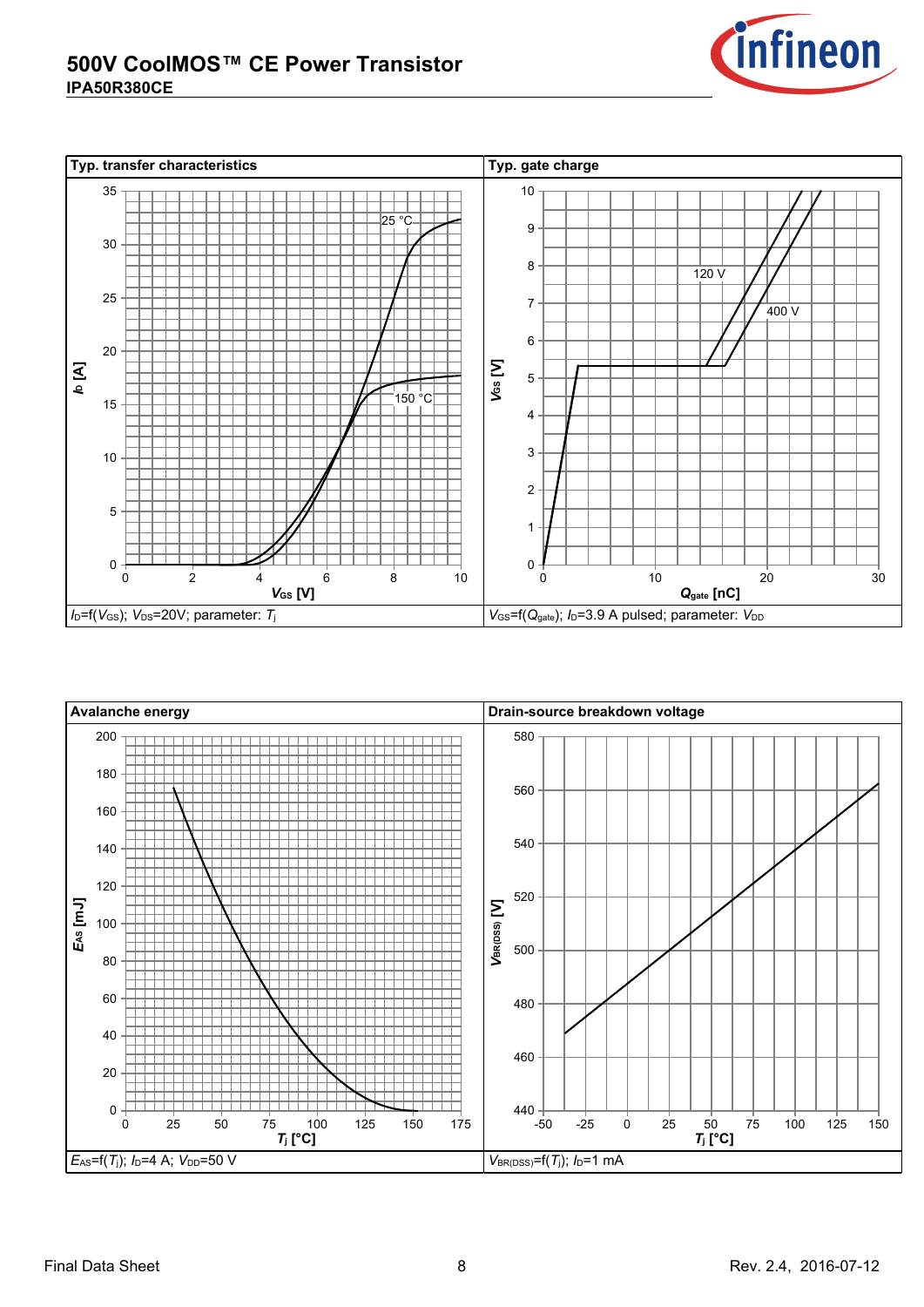



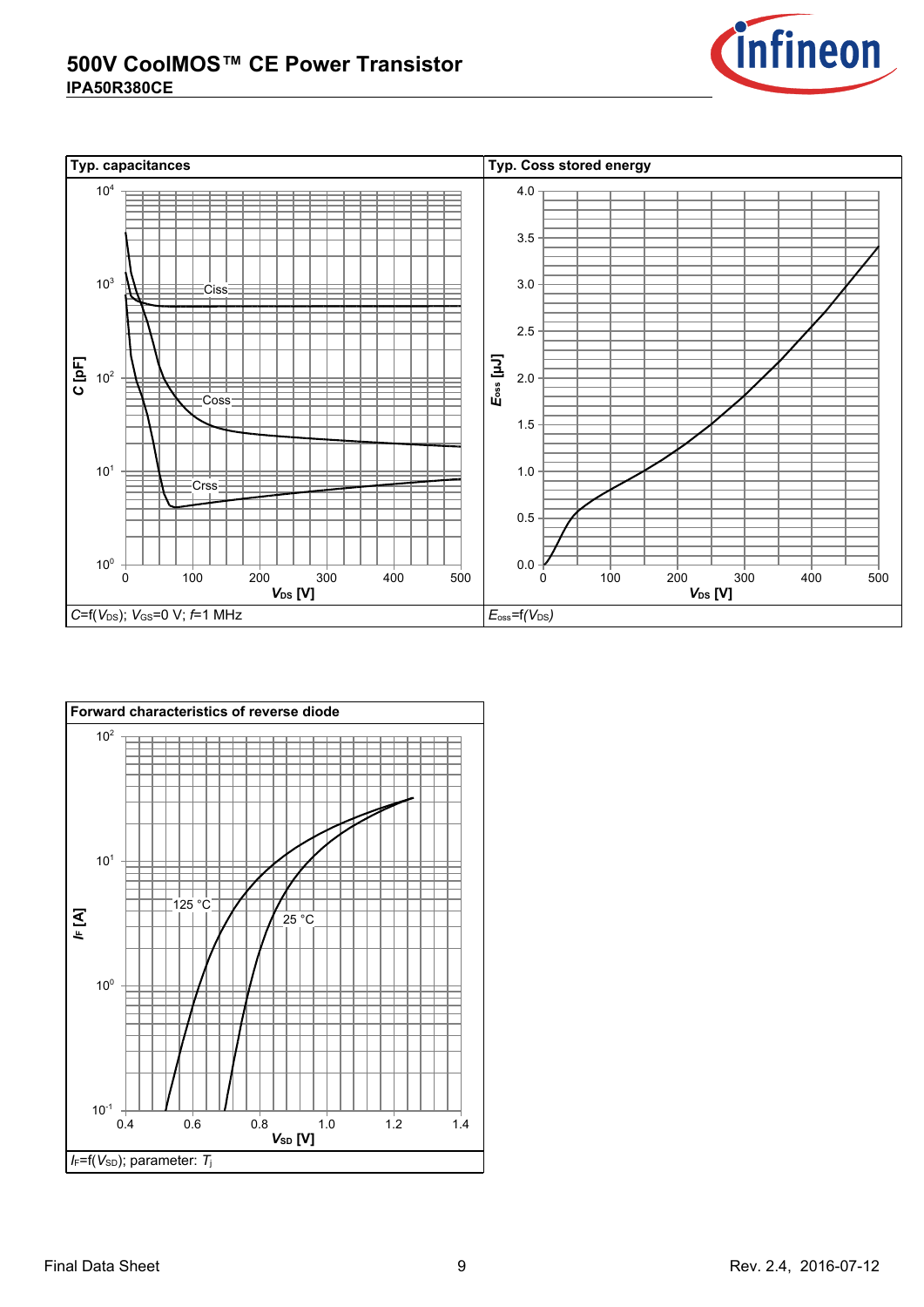

#### **5--Test-Circuits**

#### **Table-8--Diode-characteristics**



#### **Table-9--Switching-times**



#### **Table-10--Unclamped-inductive-load**

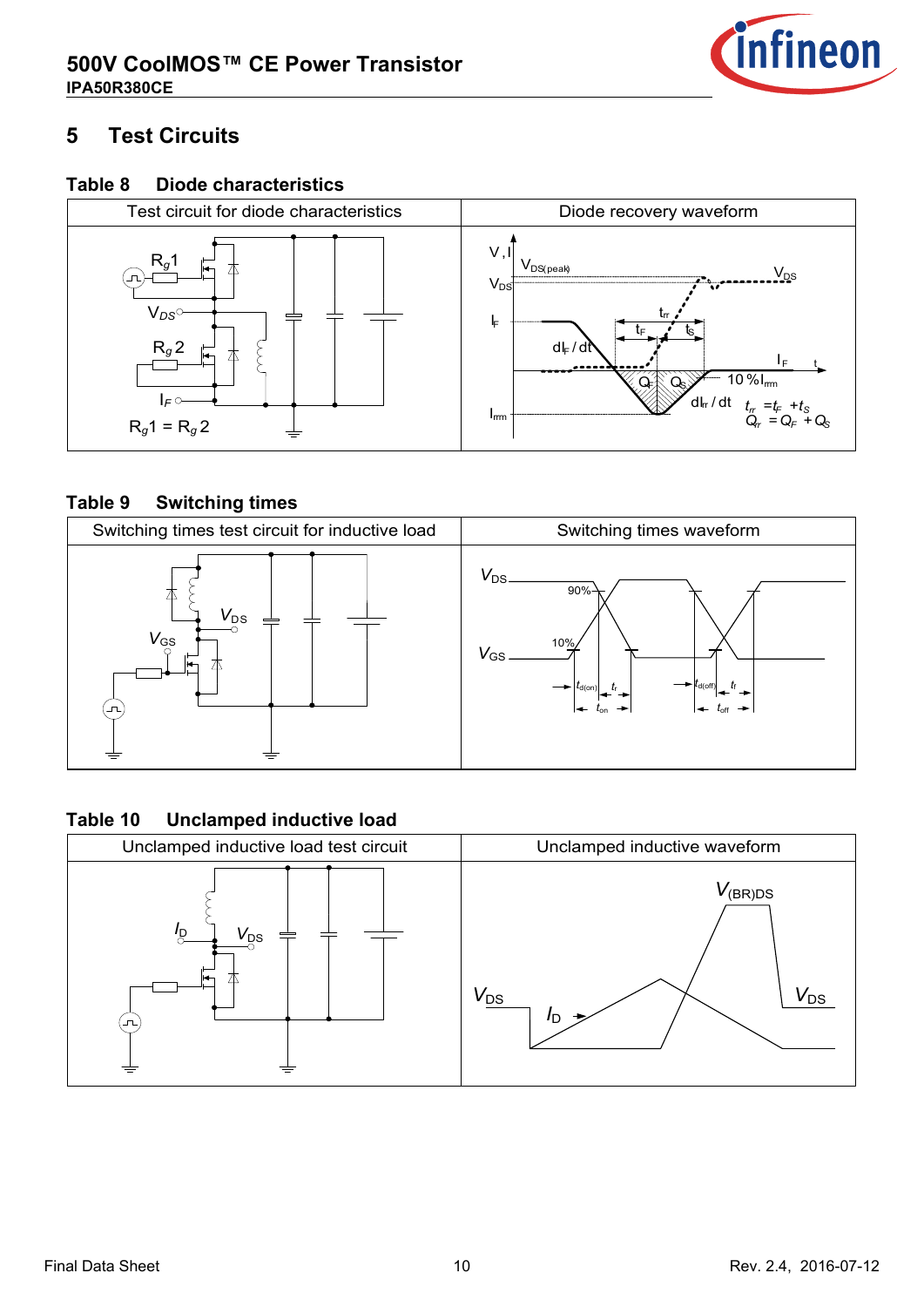

#### **6--Package-Outlines**



DIMENSIONS DO NOT INCLUDE MOLD FLASH, PROTRUSIONS OR GATE BURRS.

| <b>DIM</b>     | <b>MILLIMETERS</b> |            | <b>INCHES</b> |            |                               |
|----------------|--------------------|------------|---------------|------------|-------------------------------|
|                | <b>MIN</b>         | <b>MAX</b> | <b>MIN</b>    | <b>MAX</b> | <b>DOCUMENT NO.</b>           |
| A              | 4.50               | 4.90       | 0.177         | 0.193      | Z8B00181328                   |
| A1             | 2.34               | 2.80       | 0.092         | 0.110      |                               |
| A2             | 2.42               | 2.86       | 0.095         | 0.113      | $0 -$<br><b>SCALE</b>         |
| b              | 0.65               | 0.90       | 0.026         | 0.035      |                               |
| b1             | 0.95               | 1.38       | 0.037         | 0.054      | $2.5 -$                       |
| b2             | 1.20               | 1.50       | 0.047         | 0.059      |                               |
| b <sub>3</sub> | 0.65               | 1.38       | 0.026         | 0.054      | $\Omega$<br>2.5               |
| b <sub>4</sub> | 1.20               | 1.50       | 0.047         | 0.059      | ىسسىلىسىسا<br>5 <sub>mm</sub> |
| c              | 0.40               | 0.63       | 0.016         | 0.025      |                               |
| D              | 15.67              | 16.15      | 0.617         | 0.636      | <b>EUROPEAN PROJECTION</b>    |
| D <sub>1</sub> | 8.97               | 9.83       | 0.353         | 0.387      |                               |
| Е              | 10.00              | 10.65      | 0.394         | 0.419      |                               |
| е              | 2.54 (BSC)         |            | $0.100$ (BSC) |            |                               |
| e1             |                    | 5.08       |               | 0.200      |                               |
| N              |                    | 3          |               | 3          |                               |
| н              | 28.70              | 29.75      | 1.130         | 1.171      | <b>ISSUE DATE</b>             |
| L              | 12.78              | 13.75      | 0.503         | 0.541      | 29-04-2016                    |
| L1             | 2.83               | 3.45       | 0.111         | 0.136      |                               |
| øP             | 3.00               | 3.38       | 0.118         | 0.133      | <b>REVISION</b>               |
| Q              | 3.15               | 3.50       | 0.124         | 0.138      | 01                            |



1. STANDARD QUALITY GRADE

2. ALL DIMENSIONS REFER TO JEDEC 2. ALL DIMENSIONS REFER TO JEDECT<br>STANDARD TO-281 NOT INCLUDE MOLD<br>FLASH, PROTRUSIONS OR GATE BURRS



#### **Figure-1-----Outline-PG-TO-220-FullPAK,-dimensions-in-mm/inches**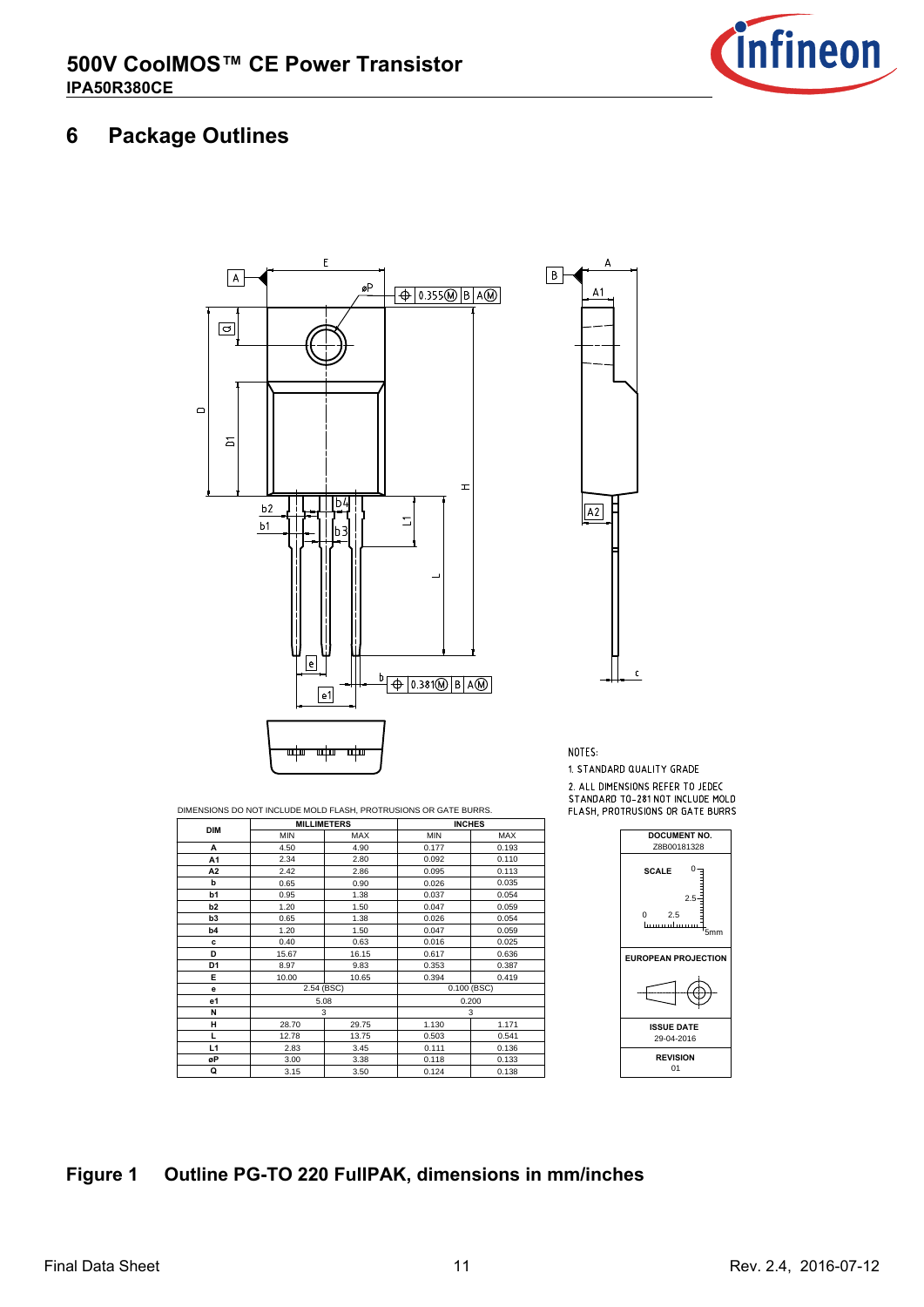

### **7--Appendix-A**

- **Table-11--Related-Links**
- **IFX-CoolMOS-Webpage:** [www.infineon.com](http://www.infineon.com/ce)
- **IFX-Design-tools:** [www.infineon.com](http://www.infineon.com/cms/en/product/promopages/designtools/index.html)